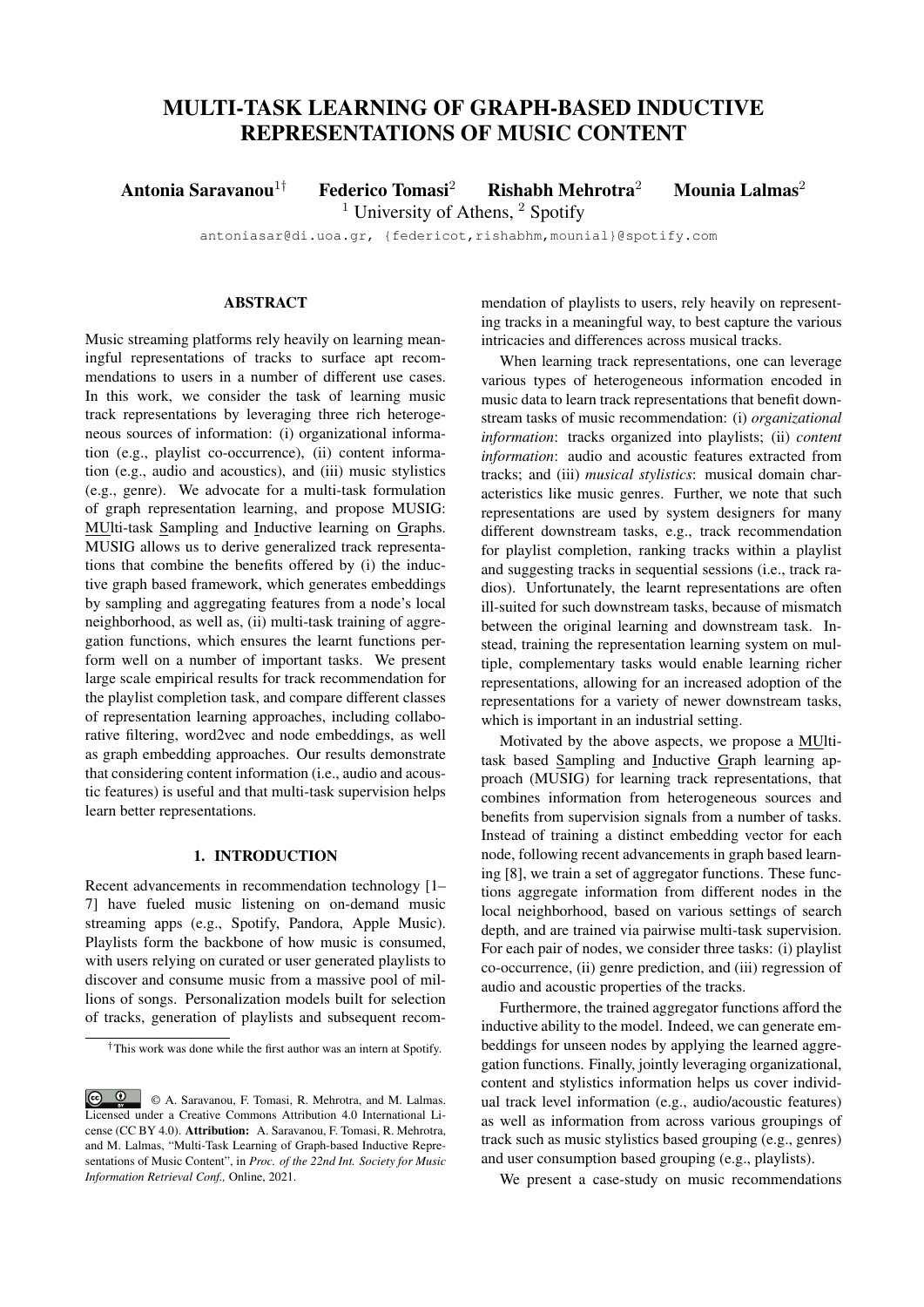and conduct large scale analysis to compare different techniques across several qualitative and quantitative measures. We make a number of contributions, including algorithmic and qualitative insights of music data at scale. Our findings suggest that extracting audio and acoustic features from music content is useful, and the addition of such content attributes better drives the representation of the tracks, especially when large amount of consumption data is not available, e.g., when launching in new markets. Furthermore, we show that training the model on multiple tasks results in performance improvements and enables us to learn more generalizable representations. We contend that our findings have implications on the design and development of representation learning approaches not only for music, but also for other types of data.

#### 2. RELATED WORK

Music representation learning. Recent works on music representation learning rely on deep neural networks to generate music embeddings, using various groups of features: sequence of notes [9], music signals [10], pitch sequences, temporal dependencies [11, 12], and artist features [13]. Using music signals/notes from a track to generate track embeddings has shown various degrees of success, and research in this area is still ongoing. In this work, we use similar features and compare how graph representation learning models can incorporate them.

Word2Vec style embeddings. Text representations have been extensively studied in the last years. Word embeddings refer to low-dimensional real-valued vector representations for each term in the input vocabulary. Word2Vec [14] and GloVe [15] are two well-known word embedding algorithms that learn embedding vectors based on the idea that similar words appear in similar contexts. Word embeddings have been applied in various contexts, such as item recommendations [16–18], music recommendations [19] and query modeling and expansion [20, 21]. Word2Vec predicts an item based on the context (e.g., in ecommerce applications, items frequently bought together). We also use Word2Vec to generate track embeddings based on the idea that tracks appearing together in a playlist should be closer in the embedding space. However, these approaches are limited as they only consider the sequence in which the items appear, and could not include additional information on the actual content.

Graph based embeddings. In recent years, variations of Word2Vec working on graph structured data were developed. Examples include Deepwalk [22] and Node2Vec [23], which generate random walks in a specified neighborhood of the target node, to compute the node embedding. Significant advancements of learning on graph structures for recommendation applications include GraphSAGE [8], PinSAGE [24], PinnerSAGE [25], IntentGC [26], MEIRec [27]. Most of these methods are based on Graph Convolutional Networks (GCNs) [28], which combine the graph information from the neighborhood of a node (graph structure) and node features (content

Table 1: Track features (all values are normalized to be between 0–1). Feature Description

| Genre    | One-hot encoded vector of the top-50 popular genres                                                                                                        |  |  |  |  |  |
|----------|------------------------------------------------------------------------------------------------------------------------------------------------------------|--|--|--|--|--|
|          | <b>Popularity</b> 2-dimensional vector with the global and the region popularity                                                                           |  |  |  |  |  |
| Audio    | 42-dimensional vector that includes: <i>danceability</i> , <i>energy</i> ,<br>liveness, acousticness, loudness, tempo, instrumentalness, va-<br>lence, etc |  |  |  |  |  |
| Acoustic | 8-dimensional vector, corresponding to audio characteristics                                                                                               |  |  |  |  |  |
|          |                                                                                                                                                            |  |  |  |  |  |

information) in the creation of the embeddings. Graphbased embeddings are especially useful when nodes and edges have different types [29–32]. Graph representation learning exploit the structure and the features of the data. However, the embeddings are learnt by optimizing the model on a single task, which makes the embeddings not easily generalizable to additional downstream tasks.

#### 3. MULTI-TASK GRAPH EMBEDDINGS

Recommender systems rely heavily on learning meaningful representations of users and content, to offer personalized recommendations piquing users' interest. With an explicit focus on streaming music platforms, we briefly discuss few important characteristics of representation learning and describe our proposed method, MUSIG, for node representation learning with multi-task supervision.

#### 3.1 Music Graph Data

We work with data consisting of track and playlist information from Spotify, a large music streaming platform. Tracks are organized into *playlists*. Playlists provide information on how users *organize* their music. We represent playlist-track information as a graph and create a (weighted) homogeneous graph containing all tracks in our dataset. Let the graph be  $\mathcal{G} = (\mathcal{V}, \mathcal{E})$ , with nodes  $\mathcal{V}$  be the tracks and edges  $\mathcal E$  be the connections between tracks co-appearing in the same playlist. We set the weight of an edge to be the number of distinct playlists in which the connected tracks co-appear. We keep all edges with weight  $> 10$ . Our graph contains 5.2M edges and 15.9K nodes, from a collection of 95K playlists (albums and movies).

Following the approach outlined in [33], we extract a number of features from each track (Table 1), and refer to them as *content features*. While detailed description of this process is beyond the scope of current work, we briefly summarize the methods employed to extract these features. Following the approach outlined in [33], we extract various content features from the music recording of the track, including acousticness, danceability, energy, instrumentalness, liveness, loudness, speechiness, valence and tempo, etc., which we refer to as *audio features*. Furthermore, we train a deep neural model on the music recording of each track (via 30-second windows) for a binary classification task of playlist co-occurrence and we use the last layer projected to 8 dimensions as the *acoustic features* of the track.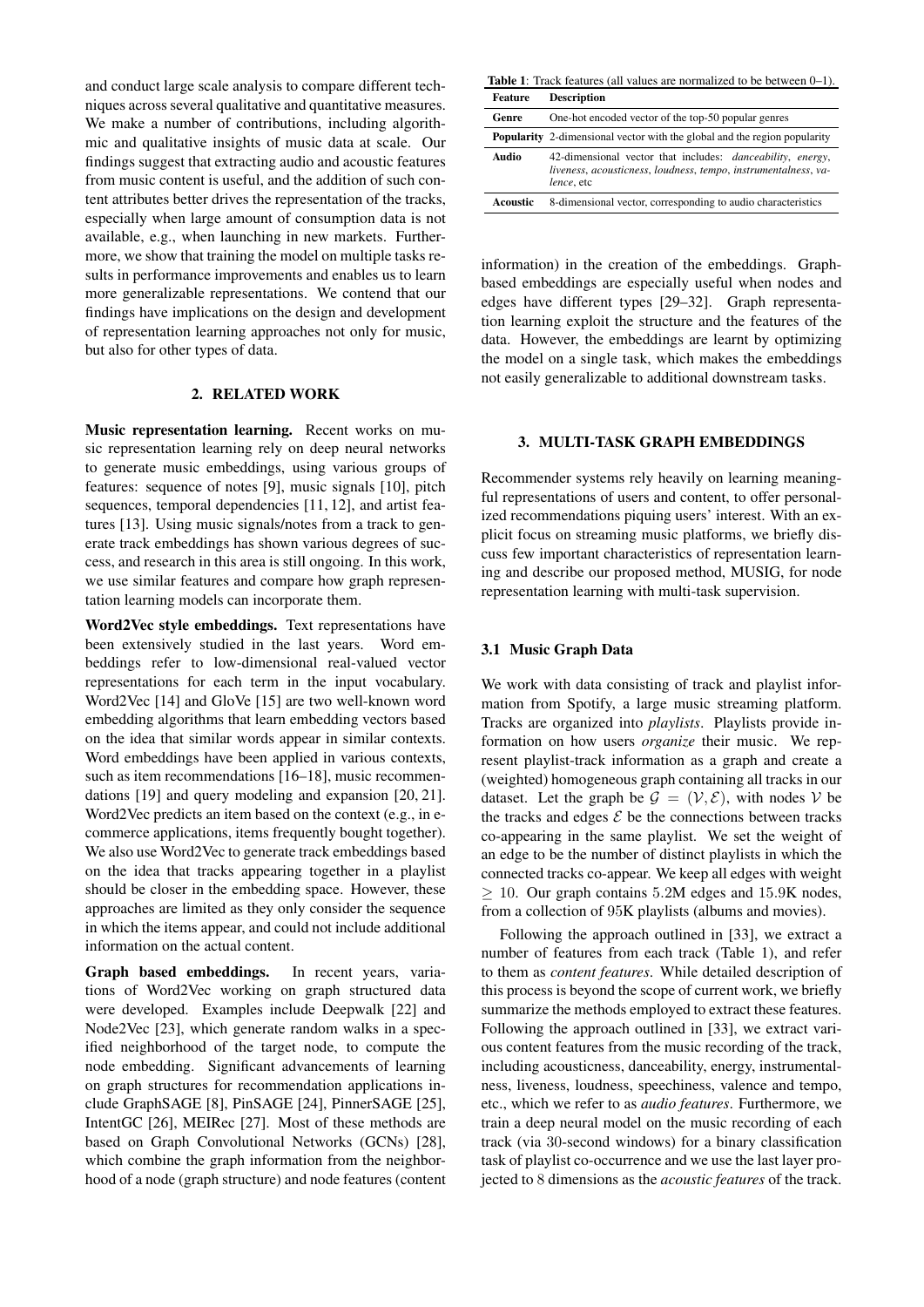

Figure 1: (Left) Percentage of tracks per day in our sample. In 2019, there is an average 0.09% increase of the catalog every day, resulting in a 19% increase from the start of the year. (Right) Correlation between number of common playlists and acoustic similarity between a random sample of 50K pairs of tracks. The actual correlation is low  $(-0.029)$ hence the graph structure (playlists) and additional features (acoustic) are complementary.

#### 3.2 Desired Characteristics

We identify few desirable characteristics for representation learning approaches and motivate their need for inclusion with brief supporting analysis. First, many industrial applications, especially in the music domain, require representations to be promptly available for new tracks. Figure 1 (left) plots the increase in new content on a daily basis; hundreds of tracks are added every day and learning their representations as early as possible is crucial for production machine learning systems.

Second, a good representation learning approach should leverage all available information, including both playlist co-occurrence and content features. Figure 1 (right) presents the relationship between playlist co-occurrence and acoustic features between randomly selected track pairs. For each pair, we compute the similarity between tracks using their acoustic features, and plot those against the percentage of playlists in which the two tracks cooccur. We observe very low correlation between the two modalities (−0.029), and low density of the scatter-plot in the high similarity co-occurrence region, which highlights that these modalities capture different information.

Finally, the learnt track representations are employed in a number of use cases across multiple product features. Usually, methods that compute representations are optimized for a specific task. We hypothesize that training the representation learning modules on multiple tasks would enable learning generic representations which would help in a wide variety of downstream recommendation tasks.

## 3.3 MUSIG Overview

The key idea behind MUSIG is multi-task supervision of neighborhood aggregator functions that aggregate information from a node's neighborhood. The idea of exploiting node's neighborhood has shown to provide state-of-the-art results [8, 34]. MUSIG adopts a multi-task based learning of aggregator functions, which enables it to learn parameters of the functions based on feedback from multiple, complimentary tasks. Specifically, the algorithmic computations performed by MUSIG are divided into two key steps: (i) Neighborhood Aggregator Step, which generates embeddings by aggregating information from different nodes in multiple hops away from a given node (based on search depth), and (ii) Multi-Task Supervision Step,



Figure 2: (a) Input graph, each node represents a different track and it appears with a different color. (b) GraphSAGE model, consecutively aggregating the *blue* node's neighbors, to generate the node embedding. (c) Our multi-task model, MUSIG, computing *blue* and *red* nodes' embeddings while optimizing for three different loss functions and tasks.

which trains the parameters of the aggregation functions by jointly predicting multiple tasks, and back-propagates the combined losses to the aggregator function parameters.

## 3.4 Neighborhood Aggregator Step

Unlike traditional representation learning approaches, which train a specific embedding for each item in an endto-end neural model, MUSIG relies on local neighbourhood information and learns aggregator functions that can digest local information to obtain a representation of any given node (Figure 2).

For any depth  $d$ , the aggregator function recursively aggregates information from all nodes in the d-depth neighborhood of a node, and uses a set of weight matrices  $\mathbf{W}^{k}$ ,  $\forall k \in \{1, \ldots, K\}$  to propagate information between layers arising for each depth. At each iteration, or search depth, the nodes aggregate information from their local neighbors, and as this process iterates, the nodes incrementally gain more information from further reaches of the graph.

We follow an iterative approach to aggregate information. First, each node  $v \in V$  aggregates the representations of the nodes in its neighborhood  $\mathcal{N}(v)$ ,  $\{\mathbf{h}_u^{k-1},\}$  $\forall u \in \mathcal{N}(v) \},$  into a single vector  $\mathbf{h}^{k-1}_{\mathcal{N}(v)}$ :

 $\mathbf{h}_{\mathcal{N}(v)}^{k-1} \leftarrow \mathrm{AGGREGATE}_k(\{\mathbf{h}_u^{k-1}, \forall u \in \mathcal{N}(v)\})$  (1) The representations at step  $k$  depend on the representations generated at the previous step  $k-1$ , with representations at  $k = 0$  being encoded by the default node features provided to the graph. By incorporating node features in the learning algorithm, the model simultaneously learns the topological structure of each node neighborhood as well as the distribution of the node features in the neighborhood. To extract all adjacent nodes, we uniformly sample a fixed-size set of neighbors and thereby keep the computational footprint of each batch fixed. Following [34] we use a permutation invariant aggregator function which implements the mean operator, taking the element-wise mean of the vectors in  $\{\mathbf h^{k-1}_u, \forall u \in \mathcal N(v)\}$ :

AGGREGATE<sub>k</sub> $(\mathbf{h}_v^{k-1}) \leftarrow \text{MEAN}(\{\mathbf{h}_u^{k-1}, \forall u \in \mathcal{N}(v)\})$  (2) We then concatenate the node's current representation, with the aggregated neighborhood vector. This concatenated vector is fed through a fully connected layer with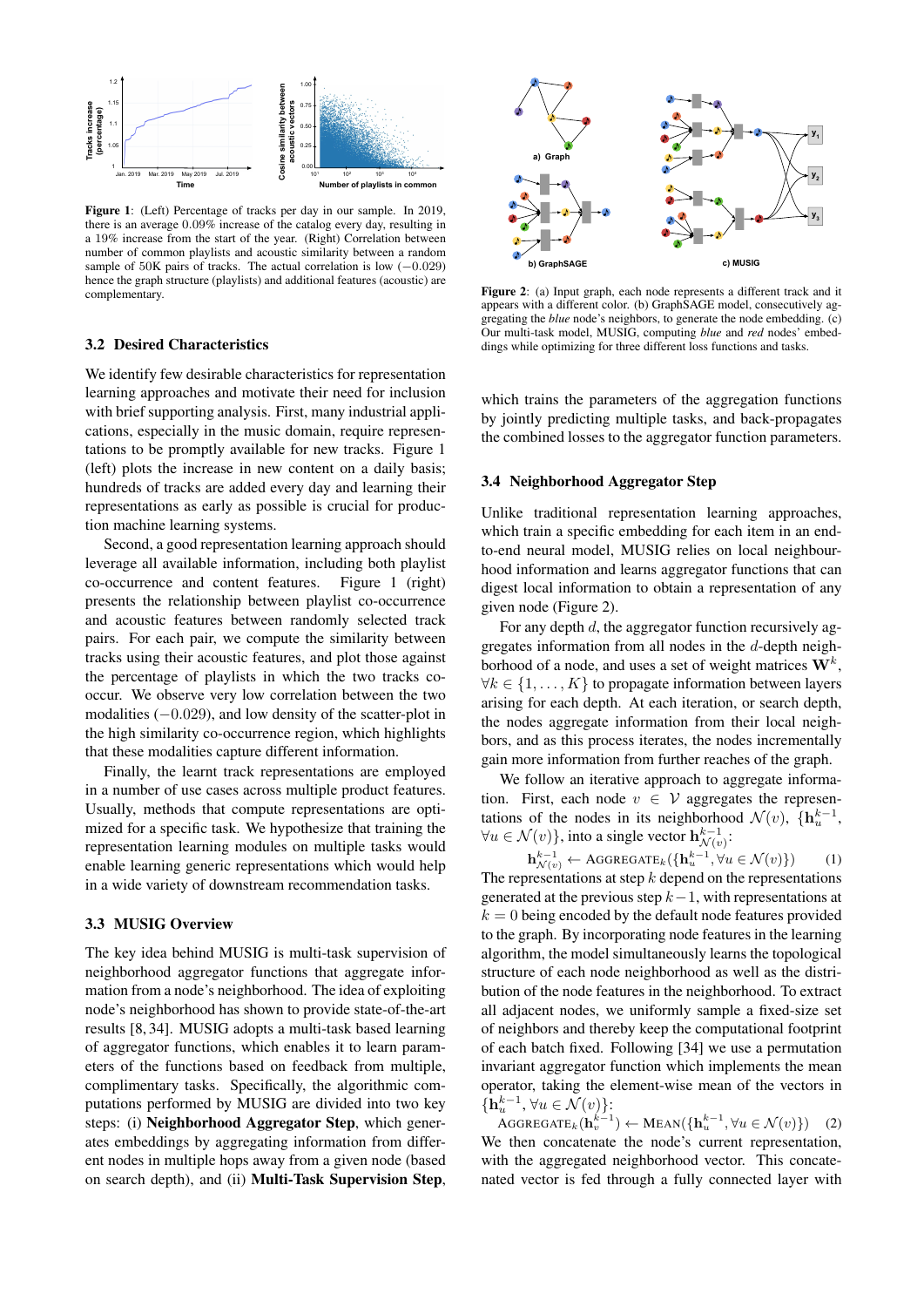nonlinear activation function, which transforms the representations to be used at the next step of the algorithm (i.e.,  $\mathbf{h}_v^k, \forall v \in V$ :

$$
\mathbf{h}_v^k \leftarrow \sigma \Big( \text{CONCAT}(\mathbf{h}_v^{k-1}, \mathbf{h}_{\mathcal{N}(v)}^k) \Big) \tag{3}
$$

After all iterations, the final representations output at depth K is denoted as  $\mathbf{s}_v \equiv \mathbf{h}_V^K$ , which is used in the next step during training.

## 3.5 Multi-Task Supervision

The performance of representations learnt by MUSIG model relies heavily on how well the aggregator functions are trained and what tasks they are trained on. Most graphbased representation learning approaches are trained only on link prediction tasks, and hence learn function parameters only to do well on link prediction task. We hypothesize that training these parameters in a multi-task setting would make the parameters (and in turn, output representations) generalizable across multiple downstream applications. Learning under multi-task supervision offers various benefits, including imparting inductive bias via auxiliary tasks, which cause the model to prefer hypotheses that explain more than one task. This improves generalization by sharing the domain information between complimentary tasks, which is achieved by using a shared representation to learn multiple tasks — what is learned from one task can help learn other tasks.

Considering the output from the previous step, we denote by  $s_i$  a track from the input space S and a collection of task spaces  $\{Y^t\}_{t\in[T]}$ . To train the aggregator functions in a multi-task learning setup, we consider large sample of i.i.d. data points  $\{\langle s_i, s_{j \in I(i)} \rangle, y_i^1, y_i^2..., y_i^T\}$ , where  $\langle s_i, s_{j \in I(i)} \rangle$  represents a pair of nodes (i.e., tracks) with  $s_{j\in I(i)}$  being a track derived either from neighborhood of  $s_i, \mathcal{N}(s_i)$ , or negatively sampled from elsewhere. T is the number of tasks,  $N$  is the number of such node pairs sampled, and  $y_i^t$  is the label of the *t*-th task for the *i*-th track pair. Essentially, for each pair of tracks sampled from the graph, we consider labels obtained via different tasks. We further consider a parametric hypothesis class per task as  $f^t(\langle s_i, s_{j \in I(i)} \rangle; \theta^{sh}) : S \rightarrow Y^t$ , such that the parameters  $(\theta^{sh})$  are shared between tasks. We also consider taskspecific loss functions  $\mathcal{L}^t(\cdot, \cdot) : S^t \times S^t \to R^+$ .

We employ an empirical risk minimization formulation of multi-task learning, and minimize the loss function:

$$
\min_{\theta^{sh}} \sum_{t=1}^{T} c^t \mathcal{L}^t(\theta^{sh})
$$
\n(4)

for some static or dynamically computed weights  $c<sup>t</sup>$  per task. In essence, losses from all tasks are combined into a single surrogate task via linear weighted scalarization, with each task having  $c<sup>t</sup>$  weight. We perform grid search over the space of the parameters to estimate the final set of task weights used to report results.  $\mathcal{L}^t(\theta^{sh})$  is the empirical loss of the task  $t$ , defined as:

$$
\mathcal{L}^t(\theta^{sh}) \triangleq \frac{1}{N} \sum_i \mathcal{L}(f^t(\langle s_i, s_{j \in I(i)} \rangle; \theta^{sh}), y_i^t)
$$
 (5)

We apply a multi-task supervision based loss function to the output representations,  $z_u$ ,  $\forall u \in V$ , and tune the weight matrices  $\mathbf{W}^{k}$ ,  $\forall k \in \{1, ..., K\}$ , and parameters of the

aggregator functions via stochastic gradient descent.

## *3.5.1 Identifying Supervision Tasks*

The multi-task supervision of the model encourages nodes to have representations that help them solve all tasks for which the model is trained on. Our choice of supervision tasks is guided by our focus on leveraging the heterogeneous information encoded in music data, specifically, around three types of information (i) *organizational information*: tracks organized into playlists, (ii) *content information*: audio and acoustic features extracted from tracks, and, (iii) *musical stylistics*: musical domain characteristics like music genres. To have a representative set of tasks to train the model on, we select one task from each of these three categories of information:

- 1. Playlist prediction: binary classification task, where we predict whether or not the two tracks cooccur in same playlists. This task encapsulates the organization structure embedded in music playlists: two tracks sharing a playlist would make their representations similar to each other.
- 2. Genre prediction: binary classification task, where we predict whether two tracks belong to the same genre. Genres are useful for the categorization, and training on them ensures that tracks with the same genre have similar representations.
- 3. Acoustic or audio similarity prediction: regression task, where we encourage the embeddings to capture similarities in the music content space. We define track similarity as the inner product between acoustic or audio vectors and, thus, force the learnt space to encode music characteristics. This training task enforces representations to rediscover audio and acoustic distances between the tracks.

To better highlight that these tasks contribute heterogeneous information during representation learning, we compute the label correlation across them, and observe that the playlist prediction task has very little correlation with the other two tasks, and that the genre and acoustic similarity prediction tasks do share some commonality, but still differ enough (Figure 1). We use binary cross-entropy loss for the classification task and RMS loss for the regression task. Overall, the final loss function combines the losses from each of the three tasks as:

 $\mathcal{L}_{\text{Final}} = c_1 \mathcal{L}_{\text{Plavlist}} + c_2 \mathcal{L}_{\text{Genre}} + c_3 \mathcal{L}_{\text{AudioDist}}.$  (6) Importantly, unlike previous approaches, the representations  $s_i$  that are fed into this loss function are generated from the features contained within a node's local neighborhood, rather than training a unique embedding for each node (via an embedding look-up).

#### 4. EXPERIMENTAL SETUP

To study the quality of the track embeddings, we conduct an empirical evaluation using data from Spotify,  $<sup>1</sup>$  a popu-</sup> lar music streaming service.

<sup>1</sup> https://www.spotify.com/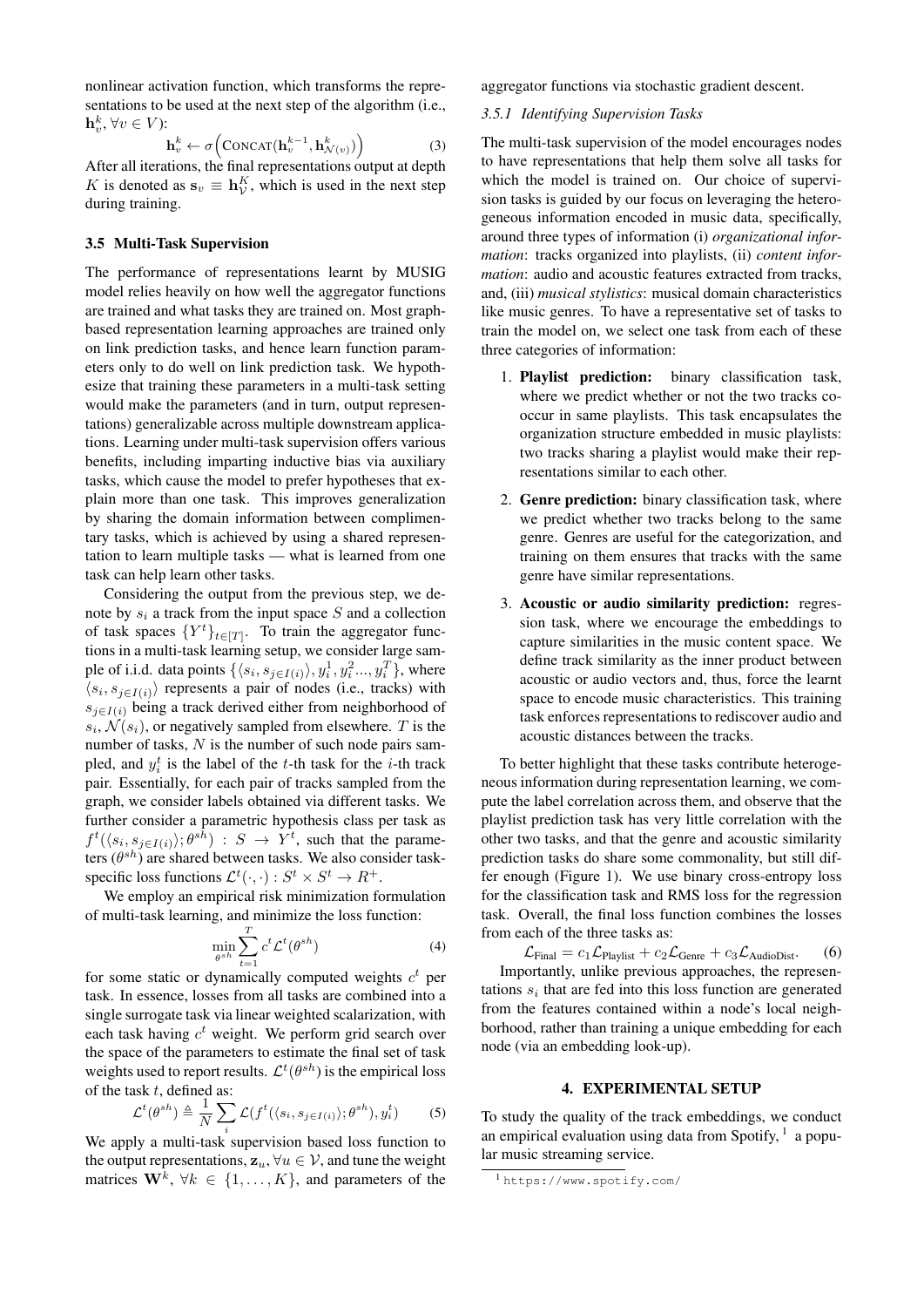|                  | <b>Table 2:</b> Results of the comparison methods using the 50% of playlist's tracks as seed track list. |           |            |        |        |         |        |        |         |
|------------------|----------------------------------------------------------------------------------------------------------|-----------|------------|--------|--------|---------|--------|--------|---------|
| Method           | <b>Features</b>                                                                                          | <b>HR</b> | <b>MRR</b> | Prec@1 | Prec@5 | Prec@10 | NDCG@1 | NDCG@5 | NDCG@10 |
| CF               |                                                                                                          | 0.2715    | 0.1350     | 0.0119 | 0.0136 | 0.0119  | 0.0610 | 0.0890 | 0.0921  |
| TRACK2VEC        |                                                                                                          | 0.5616    | 0.0174     | 0.0123 | 0.0218 | 0.0225  | 0.0123 | 0.0520 | 0.0813  |
| NODE2VEC         |                                                                                                          | 0.4739    | 0.0128     | 0.0001 | 0.0005 | 0.0025  | 0.0001 | 0.0008 | 0.0065  |
| TRACK2VEC        | <b>GENRE</b>                                                                                             | 0.5017    | 0.0137     | 0.0126 | 0.0133 | 0.0139  | 0.0126 | 0.0378 | 0.0575  |
| TRACK2VEC        | <b>POPULARITY</b>                                                                                        | 0.5029    | 0.0138     | 0.0125 | 0.0140 | 0.0137  | 0.0125 | 0.0388 | 0.0564  |
| TRACK2VEC        | <b>AUDIO</b>                                                                                             | 0.5020    | 0.0133     | 0.0156 | 0.0132 | 0.0128  | 0.0156 | 0.0368 | 0.0539  |
| TRACK2VEC        | <b>ACOUSTIC</b>                                                                                          | 0.5014    | 0.0137     | 0.0145 | 0.0145 | 0.0140  | 0.0145 | 0.0425 | 0.0610  |
| <b>GRAPHSAGE</b> | <b>GENRE</b>                                                                                             | 0.4981    | 0.0132     | 0.0038 | 0.0129 | 0.0135  | 0.0038 | 0.0318 | 0.0499  |
| <b>GRAPHSAGE</b> | POPULARITY                                                                                               | 0.5038    | 0.0149     | 0.0239 | 0.0219 | 0.0180  | 0.0239 | 0.0624 | 0.0808  |
| <b>GRAPHSAGE</b> | AUDIO                                                                                                    | 0.5914    | 0.0162     | 0.0143 | 0.0155 | 0.0154  | 0.0143 | 0.0420 | 0.0615  |
| <b>GRAPHSAGE</b> | <b>ACOUSTIC</b>                                                                                          | 0.5382    | 0.0163     | 0.0164 | 0.0217 | 0.0186  | 0.0164 | 0.0594 | 0.0795  |
| <b>MUSIG</b>     | <b>GENRE</b>                                                                                             | 0.7077    | 0.0359     | 0.0278 | 0.0362 | 0.0393  | 0.0278 | 0.0724 | 0.1150  |
| MUSIG            | POPULARITY                                                                                               | 0.7505    | 0.0358     | 0.0024 | 0.0193 | 0.0327  | 0.0024 | 0.0312 | 0.0776  |
| <b>MUSIG</b>     | AUDIO                                                                                                    | 0.7203    | 0.0324     | 0.0661 | 0.0494 | 0.0415  | 0.0661 | 0.1240 | 0.1614  |
| MUSIG            | <b>ACOUSTIC</b>                                                                                          | 0.7305    | 0.0308     | 0.0412 | 0.0429 | 0.0372  | 0.0412 | 0.1047 | 0.1404  |

# 4.1 Downstream Task: Playlist Completion

Playlists are the backbone of how music content is consumed, with over one-third consumption resulting from user-generated playlists.<sup>2</sup> To assist users in selecting music for their playlists from the massive music catalog of million tracks, platforms rely on track recommendation services for playlist completion. Good track representations are crucial for the playlist completion task to be effective. Given a number of tracks in a playlist, our goal is to recommend related tracks. We construct this experiment in an offline fashion. We randomly select 10K playlists that have at least 40 tracks. We keep the top  $x\%$  tracks to be the seedlist and we calculate the average embedding from those. Then, we mix the bottom  $(100 - x)\%$  tracks with the same number of tracks from a random pool and we call them candidate tracks C. We calculate the *cosine similarity* of all pairs  $(z_s, z_c)$ , where  $z_s$  is the average seedlist embedding and  $z_c$  is the embedding of candidate  $c \in C$ , and we rank them in descending order. Finally, we recommend the top  $(100 - x)\%$  ranked tracks.

# 4.2 Baselines

We compare the proposed MUSIG with representative models from the three different classes of representation learning approaches: collaborative filtering, word2vec based models and graph embedding based model.

1. Collaborative Filtering. We compare with a collaborative filtering matrix factorization method trained with WARP loss [35], which aims at maximizing the rank of positive examples by repeatedly sampling negative ones.

2. Track2Vec. We compare a Word2Vec-based model, which aims at tracks co-occurring in the same playlists. We also concatenate the normalized features of Table 1 to the final embeddings of the model for fair comparison (TRACK2VEC-FEATURE).

3. Node2Vec. This approach takes into account random walks in the neighborhood of the node to create embeddings. Tracks connected by links in the graph are encouraged to be closer in the embedding space.

4. GraphSAGE. We compare with state-of-the-art graph

representation learning approach: GraphSage [8]. This is a node representation model that produces embeddings based on the structure (i.e., node neighborhood), as well as the feature vector.

5. GraphSAGE-Feature. To investigate the performance of the model when adding features, we run the GraphSage model with all four different groups of features. To tune the model, we use the same parameters as before.

Our MUSIG/MUSIG-Feature model. Since the proposed MUSIG model affords multiple supervision, it is trained on genre prediction and audio/acoustic feature similarity tasks in addition to playlist co-occurrence task. We modulated the balance between the three tasks by empirically selecting the best performing triple  $(c_1, c_2, c_3)$  of Equation (6) across the following set:  $\{(1, 1, 1), (1, 0, 0), (0.7, 0.1, 0.2), (0.4, 0.2, 0.4)\},$  to evaluate different properties of the single loss functions (i.e., when all losses weight the same; when only the first is nonzero, which is equivalent to a single task GraphSAGE).

# 4.3 Evaluation Metrics

We use four metrics to compare the approaches on the playlist completion task. Firstly, we include the standard versions for Precision at  $k$  (P@k) and Normalized Discounted Cumulative Gain at k (NDCG@k). We define *hit rate* (HR) as the fraction of tracks that were ranked in the top  $K$  candidates for a specific playlist  $P$ . This metric directly measures the probability that the track recommendations are the correct ones. In our experiments,  $K$  dynamically changes based on the size of the playlist, defined as:

$$
K = \frac{100 - \text{size of the seedlist tracks}}{\text{actual size of the playlist}} \tag{7}
$$

We also use (scaled) mean reciprocal rank (MRR), which takes into account the rank of the track  $u$  among recommended tracks for playlist  $P$ , defined as in [24]:

$$
MRR = \frac{1}{n} \sum_{u \in P} \frac{1}{|R_u/10|}
$$

where *n* is the number of all pairs and  $R_u$  is the rank of the track u among all recommended tracks for playlist P.

#### 4.4 Comparison across approaches

We compare all representation learning approaches (CF, TRACK2VEC, NODE2VEC, GRAPHSAGE) to our ap-

<sup>2</sup> https://www.businessofapps.com/data/spotify-statistics/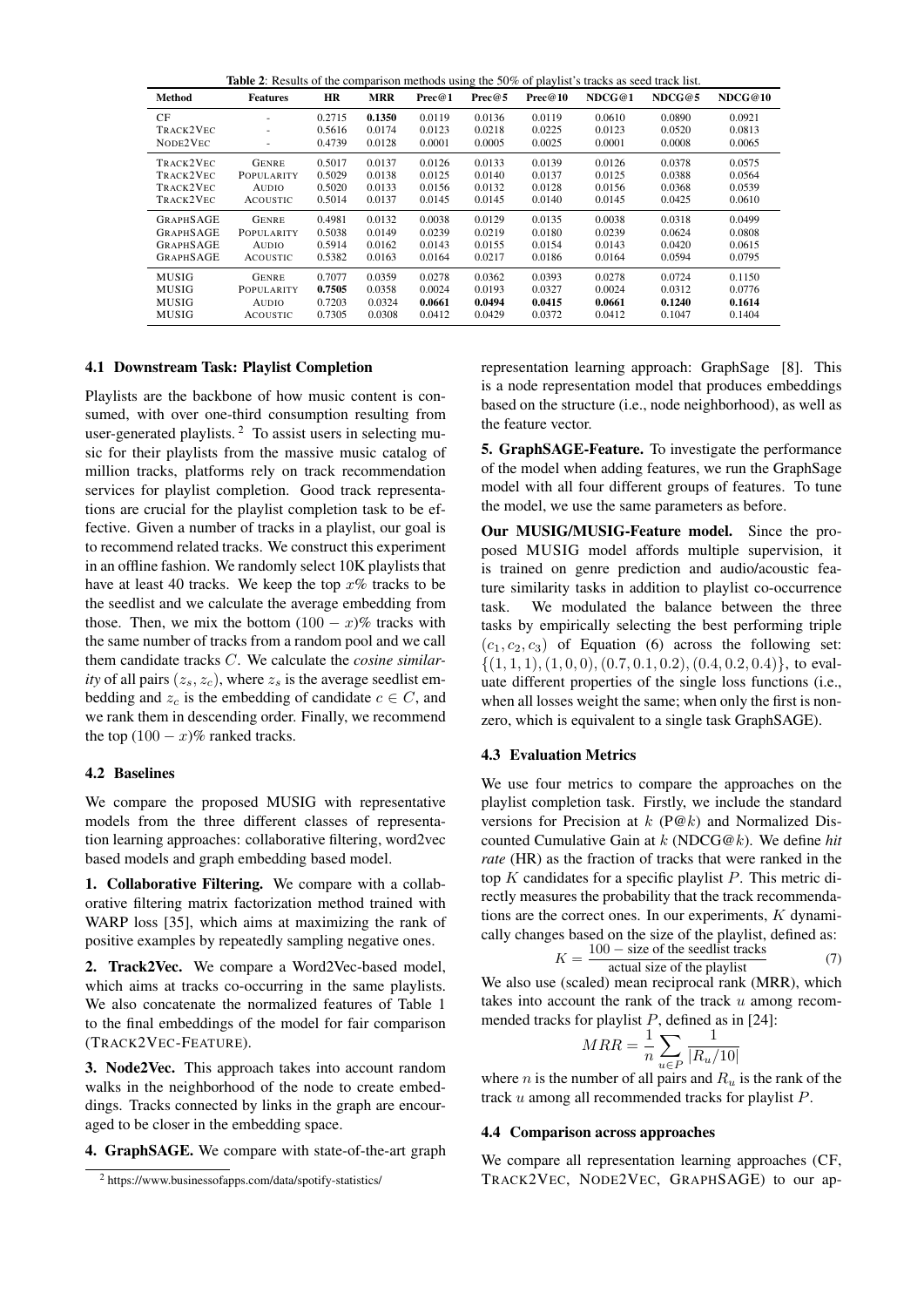proach, MUSIG, on the playlist completion task. In Table 2, we show the performance and we highlight the highest results. All results are calculated using the 50% of the playlist as seedlist. In Section 4.6, we discuss more on the performance of the models using all features. MUSIG trained on the Music Graph using the multi-task training and including the POPULARITY in the node attributes, outperforms all other models. More specifically, we observe that MUSIG–POPULARITY achieves the best HR=75.05%, while the best performance from any of the comparison models is achieved by GRAPHSAGE-AUDIO with an HR=59.14%. All results were tested for statistical significance and proven significant ( $p \ll 0.01$ ).

#### 4.5 Impact of training on multiple tasks

MUSIG improves the hit-rate score of the best existing model by 27%. This is an important indicator that embeddings generated by optimizing on multiple tasks are able to significantly improve the performance of the downstream task of playlist completion. Furthermore, this indicates that imparting the representations to perform well on genre classification and acoustic/audio distance similarity tasks enriches them further, thereby helping them achieve improved performance. We leave for future work further validation of other tasks for training, and the impact on other downstream tasks.

#### 4.6 Impact of Features

We extensively investigate the importance of leveraging content features while learning embeddings. We select the best performing track (TRACK2VEC) and node embedding (GRAPHSAGE) models, and we evaluate the performance of these models and MUSIG using different groups of features (GENRE, POPULARITY, AUDIO, ACOUSTIC). For fair comparison, in TRACK2VEC we use aggregations of features and track embeddings. Table 2 shows the comparison between the three models, when trained with different features as node attributes.

First, we observe that TRACK2VEC achieves best performance when trained *without* the content features, which was expected since the model is designed to leverage only *organization* information. Second, we observe that in MUSIG the GENRE<sup>3</sup>, AUDIO and ACOUSTIC features achieve lower hit rate scores, when compared to the POPU-LARITY features. An explanation is that all three features are already included as tasks in MUSIG, while popularity enriches further the learning phase. Intuitively, popularity does have a relationship to content, as it is related to more "mainstream" or "alternative" track types. However, in all groups of content features, our model outperforms all other models when trained with the same content features. The improvements of our model for each group of content features are: GENRE: 42%, POPULARITY: 49%, AU-DIO: 22%, and, ACOUSTIC: 36% compared to the second best model. This highlights that the information contained

|  | <b>Table 3:</b> Interplay between regression task and node features. |  |  |
|--|----------------------------------------------------------------------|--|--|
|  |                                                                      |  |  |

| Regr. Task                      | <b>Features</b>                 | <b>HR</b>        | <b>MRR</b>       | Prec@10          | NDCG@10          |
|---------------------------------|---------------------------------|------------------|------------------|------------------|------------------|
| <b>AUDIO</b>                    | <b>ACOUSTIC</b>                 | 0.7305<br>0.5518 | 0.0308<br>0.0186 | 0.0372<br>0.0164 | 0.1404<br>0.0581 |
| <b>AUDIO</b><br><b>ACOUSTIC</b> | <b>AUDIO</b><br><b>ACOUSTIC</b> | 0.7203           | 0.0324           | 0.0415           | 0.1614           |
| <b>ACOUSTIC</b>                 | <b>AUDIO</b>                    | 0.4339           | 0.0134           | 0.0085           | 0.0295           |

by the audio and the acoustic features extracted from music recordings is indeed informative, and leveraging them while learning embeddings is useful.

We also evaluate the models for the playlist completion task when using *all* four feature categories as node attributes. For MUSIG, we only add the POPULAR-ITY feature in the node attributes, as information from the rest of the available features is already used in the tasks during the training. The best performing model is MUSIG, which achieves *HR*=0.75. The second best performance, GRAPHSAGE with all features as node attributes; achieves *HR*=0.50. This highlights that the multitask learning in our MUSIG model achieves better results in all cases, for each feature separately but also in combination. This further motivates the use of multi-task learning methods for node classification tasks.

#### 4.7 Variations in Multi-task Learning

To leverage music audio and acoustic properties, the proposed model not only considers them as node features, but also as regression tasks in the multi-task setting. We investigate the interplay between using such content information, and we compare multi-task models trained on both audio and acoustic features and tasks, results shown in Table 3. Among all combinations of tasks and features, using AUDIO similarity as the regression task with ACOUSTIC features as node features gives the best hit rate, while the reverse model, i.e., ACOUSTIC similarity task with AUDIO features, outperforms other combinations for all other metrics. AUDIO features capture rich information about music content. This further motivates the usefulness of hybrid representation learning approaches, that combines playlist organization information with content information.

#### 5. CONCLUSION

We propose a multi-task graph-based learning model for music recommendation. Our method learns the track representations based on *content* features and *structural* graph neighborhoods, while the multi-task training is aggregating multiple functions and ensuring that representations are learnt based on supervision from multiple training tasks. The inductive aspect of MUSIG helps in reducing the wait time to surface new, fresh content in front of users from days to few hours, while the multi-task supervision enables the use of these representations for tasks that could not directly benefit from playlist co-occurrence only. Empirical results demonstrate the benefits of our method, wherein we show the value of the multi-task over the single-task learning. Furthermore, we show that extracting content features (such as audio or acoustic) improves the performance in existing methods, achieving the best improvements when those features are used in the multi-task setting.

<sup>&</sup>lt;sup>3</sup> An explanation for the limited performance offered by genre could be our restriction to the most 50 popular genres (Table 1).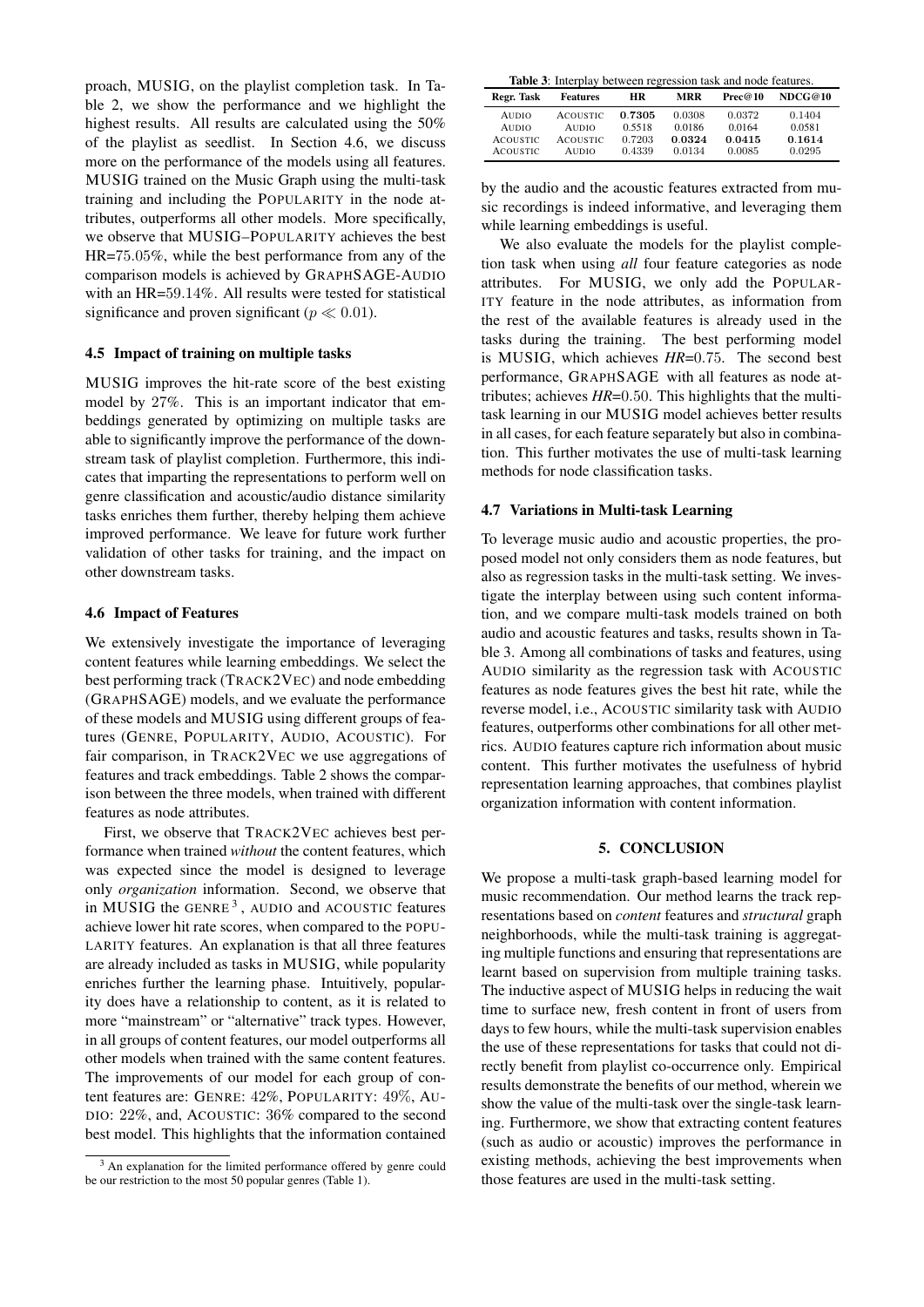#### 6. REFERENCES

- [1] L. Tang, Y. Jiang, L. Li, C. Zeng, and T. Li, "Personalized recommendation via parameter-free contextual bandits," in *SIGIR '15*. ACM, 2015.
- [2] H. P. Vanchinathan, I. Nikolic, F. De Bona, and A. Krause, "Explore-exploit in top-n recommender systems via gaussian processes," in *RecSys '14*. ACM, 2014.
- [3] E. Christakopoulou and G. Karypis, "Local item-item models for top-n recommendation," in *RecSys '16*. ACM, 2016.
- [4] K. Christakopoulou, F. Radlinski, and K. Hofmann, "Towards conversational recommender systems," in *SIGKDD*. ACM, 2016.
- [5] S. Zhang, L. Yao, A. Sun, and Y. Tay, "Deep learning based recommender system: A survey and new perspectives," *ACM Comput. Surv.*, 2019.
- [6] R. Katarya and O. P. Verma, "Efficient music recommender system using context graph and particle swarm," *Multimedia Tools and Applications*, 2018.
- [7] J. Wei, J. He, K. Chen, Y. Zhou, and Z. Tang, "Collaborative filtering and deep learning based recommendation system for cold start items," *Expert Systems with Applications*, 2017.
- [8] W. Hamilton, Z. Ying, and J. Leskovec, "Inductive representation learning on large graphs," in *NIPS '17*, 2017.
- [9] R. de Volk and T. Weyde, "Deep neural networks with voice entry estimation heuristics for voice separation in symbolic music representations," in *ISMIR '18*, 2018.
- [10] Y.-J. Luo and L. Su, "Learning domain-adaptive latent representations of music signals using variational autoencoders." in *ISMIR '18*, 2018.
- [11] S. Lattner, M. Grachten, and G. Widmer, "Learning transposition-invariant interval features from symbolic music and audio," 2018.
- [12] ——, "A predictive model for music based on learned interval representations," 2018.
- [13] J. Park, J. Lee, J. Park, J.-W. Ha, and J. Nam, "Representation learning of music using artist labels," *arXiv:1710.06648*, 2017.
- [14] T. Mikolov, I. Sutskever, and J. Dean, "Distributed representations of words and phrases and their compositionality," in *NIPS*, 2013.
- [15] J. Pennington, R. Socher, and C. D. Manning, "Glove: Global vectors for word representation. 2014," 2018.
- [16] H. Caselles-Dupré, F. Lesaint, and J. Royo-Letelier, "Word2vec applied to recommendation: Hyperparameters matter," in *RecSys '18*. ACM, 2018.
- [17] N. Ben-Lhachemi and E. H. Nfaoui, "Using tweets embeddings for hashtag recommendation in twitter," *Procedia Comput. Sci.*, 2018.
- [18] M. Grbovic, V. Radosavljevic, N. Djuric, N. Bhamidipati, J. Savla, V. Bhagwan, and D. Sharp, "E-commerce in your inbox: Product recommendations at scale," in *ACM SIGKDD*. ACM, 2015.
- [19] Z. Cheng, J. Shen, L. Zhu, M. S. Kankanhalli, and L. Nie, "Exploiting music play sequence for music recommendation." in *IJCAI*, 2017.
- [20] P. D. Bruza and D. Song, "Inferring query models by computing information flow," in *CIKM '02*. ACM, 2002.
- [21] F. Diaz, B. Mitra, and N. Craswell, "Query expansion with locally-trained word embeddings," in *Proceedings of the 54th Annual Meeting of the Association for Computational Linguistics (Volume 1: Long Papers)*, 2016.
- [22] B. Perozzi, R. Al-Rfou, and S. Skiena, "Deepwalk: Online learning of social representations," in *SIGKDD*. ACM, 2014.
- [23] A. Grover and J. Leskovec, "node2vec: Scalable feature learning for networks," in *SIGKDD '19*. ACM, 2016.
- [24] R. Ying, R. He, K. Chen, P. Eksombatchai, W. L. Hamilton, and J. Leskovec, "Graph convolutional neural networks for web-scale recommender systems," in *SIGKDD*. ACM, 2018.
- [25] A. Pal, C. Eksombatchai, Y. Zhou, B. Zhao, C. Rosenberg, and J. Leskovec, "Pinnersage: Multi-modal user embedding framework for recommendations at pinterest," in *Proceedings of the 26th ACM SIGKDD International Conference on Knowledge Discovery & Data Mining*, 2020.
- [26] J. Zhao, Z. Zhou, Z. Guan, W. Zhao, W. Ning, G. Qiu, and X. He, "Intentgc: A scalable graph convolution framework fusing heterogeneous information for recommendation," in *KDD '19*. ACM, 2019.
- [27] S. Fan, J. Zhu, X. Han, C. Shi, L. Hu, B. Ma, and Y. Li, "Metapath-guided heterogeneous graph neural network for intent recommendation," in *Proceedings of the 25th ACM SIGKDD International Conference on Knowledge Discovery & Data Mining*, ser. KDD '19. ACM, 2019.
- [28] T. N. Kipf and M. Welling, "Semi-supervised classification with graph convolutional networks," *arXiv:1609.02907*, 2016.
- [29] Y. Dong, N. V. Chawla, and A. Swami, "metapath2vec: Scalable representation learning for heterogeneous networks," in *Proceedings of the 23rd ACM SIGKDD international conference on knowledge discovery and data mining*, 2017, pp. 135–144.